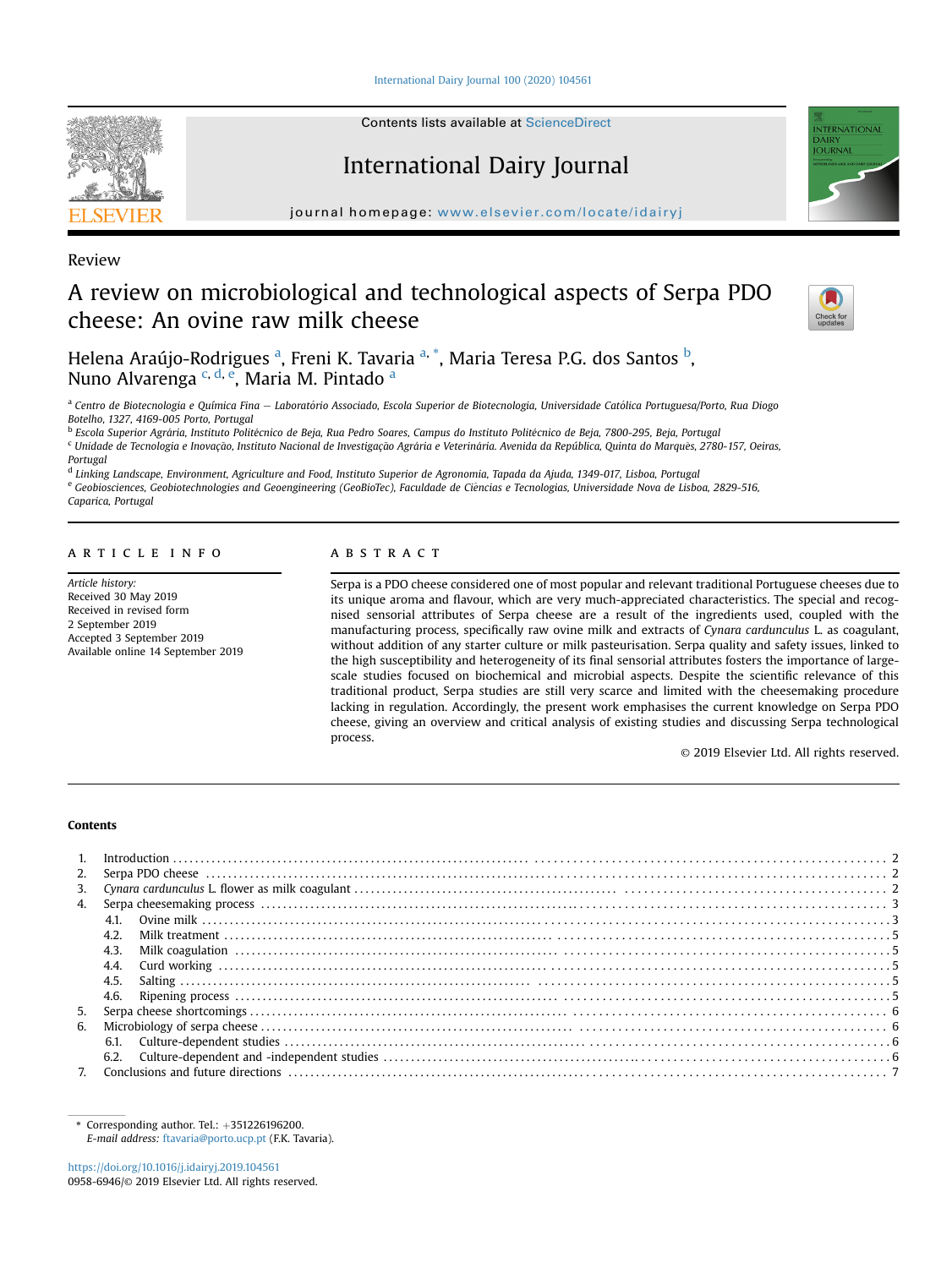| References<br>. 0 |  |
|-------------------|--|

### 1. Introduction

In southern Europe production of artisanal cheeses is not only economically important but also part of a strong cultural heritage, since these are very ancient practices and manufacturing often takes place in the rural and less-favoured regions [\(Freitas](#page-7-0)  $\&$ [Malcata, 2000\)](#page-7-0). Besides being of great importance for the local agriculture, these products hold a high benefit for their special and recognised sensorial characteristics that are widely appreciated by consumers ([Freitas, Macedo,](#page-7-0) & [Malcata, 2000; Roseiro, Wilbey,](#page-7-0) & [Barbosa, 2003d\)](#page-7-0). As such, several European cheeses benefit from the Protected Designation of Origin (PDO) label to promote the quality and preservation of regional products ([Freitas et al., 2000;](#page-7-0) [Randazzo, Caggia,](#page-7-0) & [Neviani, 2009\)](#page-7-0).

Particularly in the Iberian Peninsula, cheesemaking dates to the Roman occupation and preserve a strong tradition regarding use of raw milk in the process. The PDO seal protects thirteen traditional Portuguese cheeses, all manufactured with raw milk ([Freitas et al.,](#page-7-0) [2000; Freitas](#page-7-0) & [Malcata, 2000](#page-7-0)). Given the long-lasting cultural heritage of Portuguese PDO cheeses regarding the technological process and final sensorial attributes as well as the issues related to their quality and safety, the study of Portuguese traditional cheeses is crucial to improve the cheese characteristics while preserving tradition.

Accordingly, the present review focuses on Serpa PDO cheese, a raw ewes' milk cheese coagulated with extracts of Cynara cardunculus L. Serpa is considered one of most popular and relevant traditional Portuguese cheeses due to its unique organoleptic attributes [\(Roseiro et al., 2003d\)](#page-7-0). Several parameters such as distinct milk composition and variations in manufacturing processes among producers influence final flavour and texture properties of raw milk cheeses, which may result in a final product considerably heterogeneous and, in some cases, with organoleptic or safety defects ([Montel et al., 2014](#page-7-0)). The high biodiversity of the microbial population and susceptibility of final sensorial features of Serpa cheese raise the importance of large-scale chemical and microbiological studies and implementation of regulation in the technological procedure.

Despite the scientific relevance of Serpa cheese, studies focusing on this PDO cheese are very scarce and limited, prompting the discussion on identification of potential gaps and limitations and how to overcome these hurdles. In this context, all phases of the technological process as well as recent improvements in the Serpa cheesemaking process will be discussed. The present review also gives an overview and critical analysis regarding Serpa PDO studies. Future research on biochemistry and microbiology of this traditional product to contribute to the improvement of Serpa quality and safety is also suggested.

#### 2. Serpa PDO cheese

The production of Serpa cheese dates to immemorial times but it is believed that it originates from Serra da Estrela cheese during the transhumance period due to the similar manufacturing method and ingredients used. Serra da Estrela is also an ovine raw milk cheese coagulated with C. cardunculus L., being produced in a mountainous region in the north of the country with the same name. It is also a famous and extremely appreciated Portuguese PDO cheese [\(Freitas et al., 2000; Roseiro et al., 2003d; Roseiro,](#page-7-0) [García-Risco, Barbosa, Ames,](#page-7-0) & [Wilbey, 2003b\)](#page-7-0). Although there are similarities in the production and ingredients of both cheeses, the cheesemaking area is different and the milk for their production has distinct origins. Classically, the milk for Serra da Estrela cheese was produced from a native sheep breed named Bordaleira, while for Serpa cheese, milk from Merino sheep breeds was originally used. This distinct animal species of origin, coupled with different pastures, milking and cheesemaking areas of the two cheeses contributes to a diverse cheese microbiota, resulting in a final product that is substantially different in terms of flavour and texture [\(Roseiro et al., 2003d\)](#page-7-0).

The demarcated area of Serpa cheese production is located in the Alentejo region, in the south of the country ([Decreto](#page-7-0) [Regulamentar 39/87, 1987; Freitas et al., 2000; Roseiro et al.,](#page-7-0) [2003d\)](#page-7-0). Serpa is a full fat cheese with a semi-soft and creamy texture, possessing a characteristic strong and exquisite flavour considered slightly hot and spicy [\(Freitas et al., 2000; Roseiro,](#page-7-0) Gómez-Ruiz, García-Risco, & [Molina, 2003c](#page-7-0)). The fat content on dry matter (DM) basis of this Alentejo cheese varies between 45 and 60%, while the protein content is approximately 40% ([Decreto](#page-7-0) [Regulamentar 39/87, 1987; Roseiro et al., 2003d](#page-7-0)). Serpa traditional cheese is considered a salty cheese with a typical NaCl concentration in moisture being approximately 40 g  $kg^{-1}$ , with Na<sup>+</sup> and  $Ca^{2+}$  as the most incident minerals ([Roseiro et al., 2003d\)](#page-7-0). Regarding the minimum maturation index (soluble nitrogen in relation to the total nitrogen), it is approximately 45% and its moisture content varies between 61 and 69% ([Decreto](#page-7-0) [Regulamentar 39/87, 1987; Roseiro et al., 2003d\)](#page-7-0).

Typically, Serpa PDO cheese possesses a light-yellow colour with a smooth and slightly wrinkled rind as well as a flat cylindrical shape with few or no eyes. The characteristic weight of this ripened product is between 0.2 and 2.5 kg, with diameter and height of 10-30 cm and 3-8 cm, respectively [\(Decreto Regulamentar 39/87,](#page-7-0) [1987; Freitas et al., 2000](#page-7-0)). The pH of the ripened cheese is approximately 5.41, while the acidity (lactic acid) is characteristically between 7.5 and 9.8 g  $\text{kg}^{-1}$ . Its ash content is around 84 g  $\text{kg}^{-1}$ and water activity is approximately 0.97 ([Roseiro et al., 2003d](#page-7-0)). The main Serpa PDO specifications and sensorial attributes as well as biochemical parameters are presented in [Tables 1 and 2,](#page-2-0) respectively.

The unique organoleptic attributes of Serpa cheese are a result of the type of milk and rennet used, coupled with the processing technology [\(Roseiro et al., 2003c](#page-7-0)). In the Serpa cheesemaking process, raw ewes' milk and C. cardunculus L. vegetable rennet are used without the addition of any starter culture or milk pasteur-isation (Dos Santos, Benito, de Guía Córboba, Alvarenga, & [Herrera,](#page-7-0) [2017; Dos Santos et al., 2018; Roseiro et al., 2003c](#page-7-0)).

# 3. Cynara cardunculus L. flower as milk coagulant

Several plant extracts such as, Cynara sp., Carica papaya and Ficus sp. exhibit the capacity to coagulate milk due to their proteolytic activity [\(Roseiro, Barbosa, Ames,](#page-7-0) & [Wilbey, 2003a](#page-7-0)). The extracts prepared from wild cardoon flowers (mainly C. cardunculus and Cynara humilis) are reported as very proteolytic and consequently highly effective in the coagulation of ewes' milk. In addition, use of vegetable coagulants in the cheesemaking process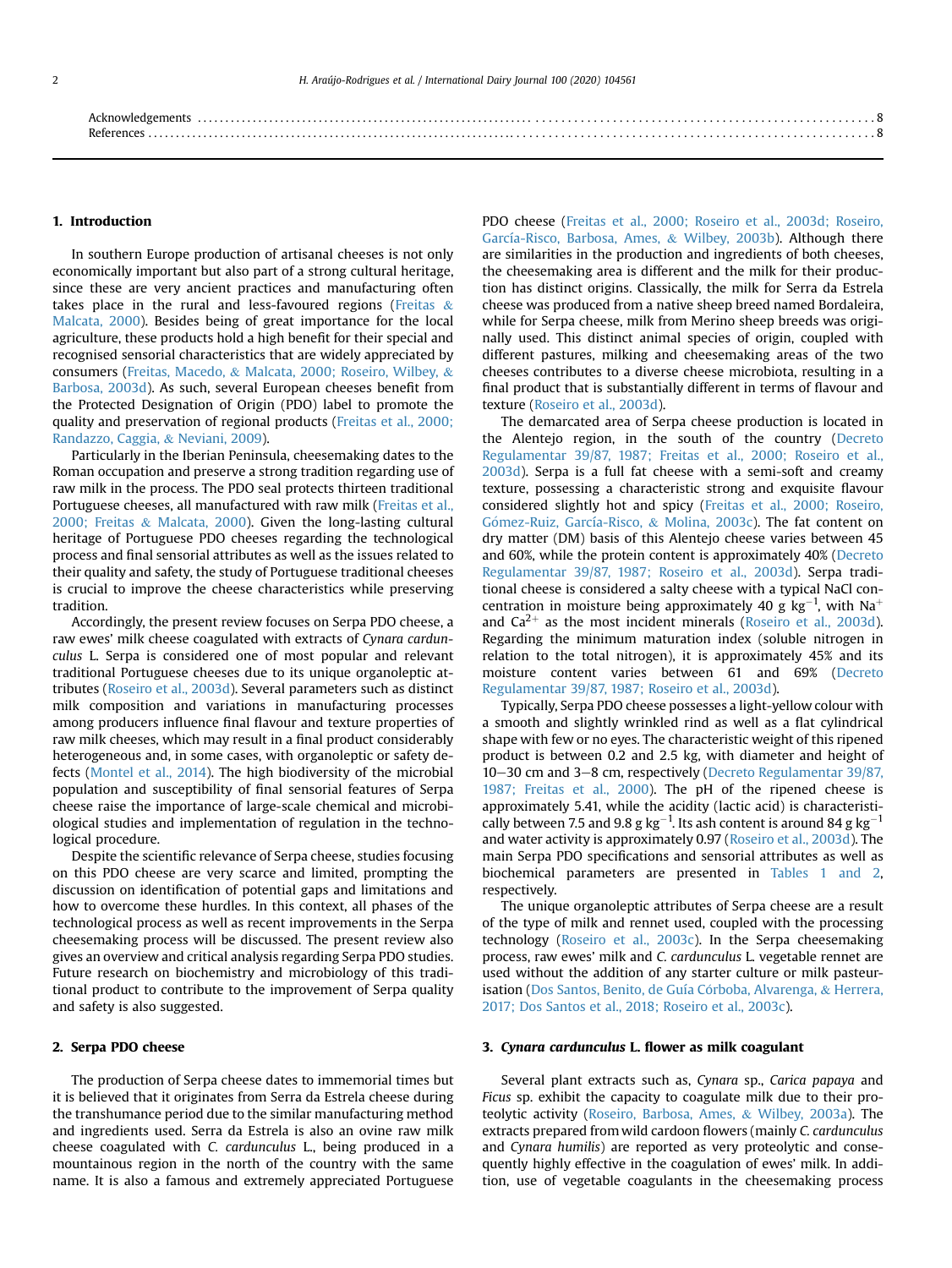<span id="page-2-0"></span>Table 1 Serpa PDO cheese specifications.<sup>a</sup>

| Parameter                    | Requirement                                                                                                                                               |  |
|------------------------------|-----------------------------------------------------------------------------------------------------------------------------------------------------------|--|
| Type of milk                 | Pure raw ovine milk produced in the demarcated<br>area                                                                                                    |  |
| Milk treatment               | No milk treatment or addition of starter culture                                                                                                          |  |
| Coagulant                    | Aqueous extract from Cynara cardunculus L.                                                                                                                |  |
| Ripening conditions          | 30 days (minimum), temperature between 6 and<br>12 °C and relative humidity between 85 and 90%                                                            |  |
| Conservation                 | 0–5 °C in the dairy industry; 0–10 °C in the                                                                                                              |  |
| conditions                   | transport and retailer                                                                                                                                    |  |
| Dimensions                   | Weight, 0.2-2.5 kg; height, 3-8 cm; diameter, 10<br>$-30$ cm                                                                                              |  |
| Maturation index<br>(WSN/TN) | 45% (minimum)                                                                                                                                             |  |
| Moisture (FFB)               | $61 - 69%$                                                                                                                                                |  |
| Fat (DM)                     | $45 - 60%$                                                                                                                                                |  |
| Surface                      | Malleable consistency; whole and well-formed<br>aspect, slightly rough and thin; uniform light-<br>vellow colour                                          |  |
| Interior                     | Buttery texture, with easily deformable cutting<br>zone; unctuous aspect, with few or no eyes; light-<br>yellow colour; strong and slightly spicy flavour |  |

<sup>a</sup> As defined by [Decreto Regulamentar 39/87 \(1987\); Council Regulation EEC2081/](#page-7-0) [92 \(2017\).](#page-7-0) Abbreviations are: DM, dry matter; WSN, water soluble nitrogen; TN, total nitrogen.

allows the commercialisation of these traditional products in lactovegetarian and ecological markets [\(Gomes et al., 2019\)](#page-7-0).

Accordingly, in the production of ovine PDO Portuguese cheeses, C. cardunculus L. is extensively used as the coagulant; all of these cheeses are coagulated with plant extracts except Terrincho that uses animal rennet. C. cardunculus L. is also used in the manufacture of some Spanish PDO cheeses as well as in some French and Italian ovine cheeses (Conceição et al., 2018; Fernández-Salguero & [Sanju](#page-7-0) a[n, 1999; Roseiro et al., 2003d](#page-7-0)).

C. cardunculus L. species is found in southern and western Mediterranean regions, Canary Islands and Portugal. In Portugal, the cardoon plant grows spontaneously in the southwest regions and on the Madeira Island. Typically, the violet flowers of this species possess the proteolytic enzymes (Fernández-Salguero  $\&$ [Sanju](#page-7-0)á[n, 1999; Roseiro et al., 2003a](#page-7-0)). This plant contains acid proteinases, belonging to the cyprosins, cardosins or cynarase groups, with similar characteristics to other aspartic proteinases used in cheese manufacture (Conceição et al., 2018; Ferná[ndez-Salguero](#page-7-0)  $\&$ 

### Table 2

Serpa PDO biochemical composition.

| Parameter                   | Value                              | Reference                     |  |
|-----------------------------|------------------------------------|-------------------------------|--|
| pH                          | $4.95 - 5.7$                       | Roseiro et al., 2003d;        |  |
|                             |                                    | Alvarenga et al., 2008;       |  |
|                             |                                    | Dos Santos et al., 2017, 2018 |  |
| Acidity                     | 7.5–9.8 g $kg^{-1}$                | Roseiro et al., 2003d         |  |
|                             | lactic acid                        |                               |  |
| Protein (DM)                | $36 - 41$ g kg <sup>-1</sup>       | Roseiro et al., 2003d         |  |
| Total nitrogen $(m/m^{-1})$ | 3.5%                               | Alvarenga et al. (2008)       |  |
| NPN/TN                      | 2.3%                               | Alvarenga et al. (2008)       |  |
| Aminoacidic nitrogen        | 37%                                | Alvarenga et al. (2008)       |  |
| Salt in moisture            | 36.1-44.3 g $kg^{-1}$ NaCl         | Roseiro et al., 2003d         |  |
| Ash                         | $80.9 - 86.3$ g kg <sup>-1</sup>   | Roseiro et al., 2003d         |  |
| Water activity $(a_w)$      | $0.96 - 0.98$                      | Dos Santos et al., 2017, 2018 |  |
| Hardness                    | 7.05 N                             | Alvarenga et al. (2008)       |  |
| $Ca^{2+}$ content (DM)      | $12.48 - 13.11$ g kg <sup>-1</sup> | Roseiro et al., 2003d         |  |
| $K^+$ content (DM)          | $1.94 - 2.14$ g kg <sup>-1</sup>   | Roseiro et al., 2003d         |  |
| $Mg^{2+}$ content (DM)      | $0.69 - 1.26$ g kg <sup>-1</sup>   | Roseiro et al., 2003d         |  |
| $Na + content (DM)$         | $12.58 - 13.32$ g kg <sup>-1</sup> | Roseiro et al., 2003d         |  |

<sup>a</sup> Abbreviations are: DM, dry matter; NPN, non-protein nitrogen; TN, total nitrogen.

# [Sanju](#page-7-0)á[n, 1999; Pino, Prados, Gal](#page-7-0)á[n, McSweeney,](#page-7-0) & [Fern](#page-7-0)á[ndez-](#page-7-0)[Salguero, 2009; Silva](#page-7-0) & [Malcata, 2005](#page-7-0)).

The action of cardoon proteinases promotes milk coagulation, cleaving specific bonds of casein protein that results in a formation of a casein gel (Conceição et al., 2018). The caseins are the most prevalent proteins in milk and can be divided in calcium-sensitive ( $\alpha_{S1}$ -casein,  $\alpha_{S2}$ -casein and β-casein) and calcium-insensitive ( $\kappa$ -casein) caseins (Park, Juárez, Ramos, & [Haenlein, 2007\)](#page-7-0). Although the vegetable enzymes possess lower specificity than chymosin (animal enzyme), they exhibit higher proteolytic activity as well as higher secondary proteolytic specificity regarding the hydrolysis of α<sub>S</sub>- and β-caseins [\(Ben, Besbes, Attia,](#page-7-0) & Blecker, 2017; Conceição [et al., 2018; Pino et al., 2009; Pires et al., 1994\)](#page-7-0). This intense proteolytic action has impact on Serpa cheese ripening, resulting in the development of its unique texture and flavour attributes, mainly the softer texture of Serpa cheese (Ben et al., 2017; Conceição et al., [2018; Pires et al., 1994](#page-7-0)).

# 4. Serpa cheesemaking process

The manufacture of most PDO cheeses occurred mainly on farm scale; however, in the last few decades, some artisanal dairies have gradually been modernising to respond to the market demands, improving processing and hygiene conditions ([Freitas et al., 2000;](#page-7-0) [Roseiro et al., 2003c](#page-7-0)). Therefore, Serpa has also been produced on a semi-industrial scale, with some amendments to the traditional approach. Nevertheless, they must comply with the certification recommendations to be considered a PDO cheese. Several regional cheesemaking industries produce cheeses similar to Serpa cheese, but only seven of these produce under the PDO denomination requirements and only those can benefit from the seal. Nowadays, all Serpa PDO certified dairies produce this traditional cheese using a semi-industrial approach [\(Dos Santos, Benito, de Guía C](#page-7-0)ó[rdoba,](#page-7-0) [Alvarenga,](#page-7-0) & [de Herrera, 2017, 2018](#page-7-0)).

The PDO specifications (Table 1) require the use of pure raw ovine milk produced in the demarcated geographic area, without addition of any starter culture or milk treatment and coagulated with aqueous extract of C. cardunculus L., followed by a minimum maturation period of 30 days. Although the native sheep breed for Serpa production is Merino, other breeds can be used, either alone or in combination. All the cheesemaking procedures also must occur in the demarcated area of the PDO cheese. Only dairies authorised by the Serpa producers' group can produce this traditional cheese, following its specific rules of production and submitting the cheeses to the control and certification system for the PDO seal. Cheeses produced with different technological processes or not approved by the control and certification system may be marketed as ewe's milk cheeses without the PDO label [\(Decreto](#page-7-0) [Regulamentar 39/87, 1987; Council Regulation EEC2081/92, 2017\)](#page-7-0). The Serpa PDO specifications are summarised in Table 1.

Variations in the pre-processing of milk, preparation of the coagulant, curd working, whey drainage, salting and ripening processes among dairies directly affect the final product characteristics [\(Randazzo et al., 2009\)](#page-7-0). In this context, in the following topics, all phases of Serpa PDO cheese manufacture will be discussed, highlighting some variations according to dairies. Several manufacturing stages are also summarised in [Fig. 1.](#page-3-0)

#### 4.1. Ovine milk

In Portugal, the last statistical data regarding small ruminant milk production point to an annual production of about 69.9 million litres of sheep's milk alone. Most of the milk from small ruminants is used for cheesemaking, with a milk yield approximately of 20%. According to the same statistical data, in the ovine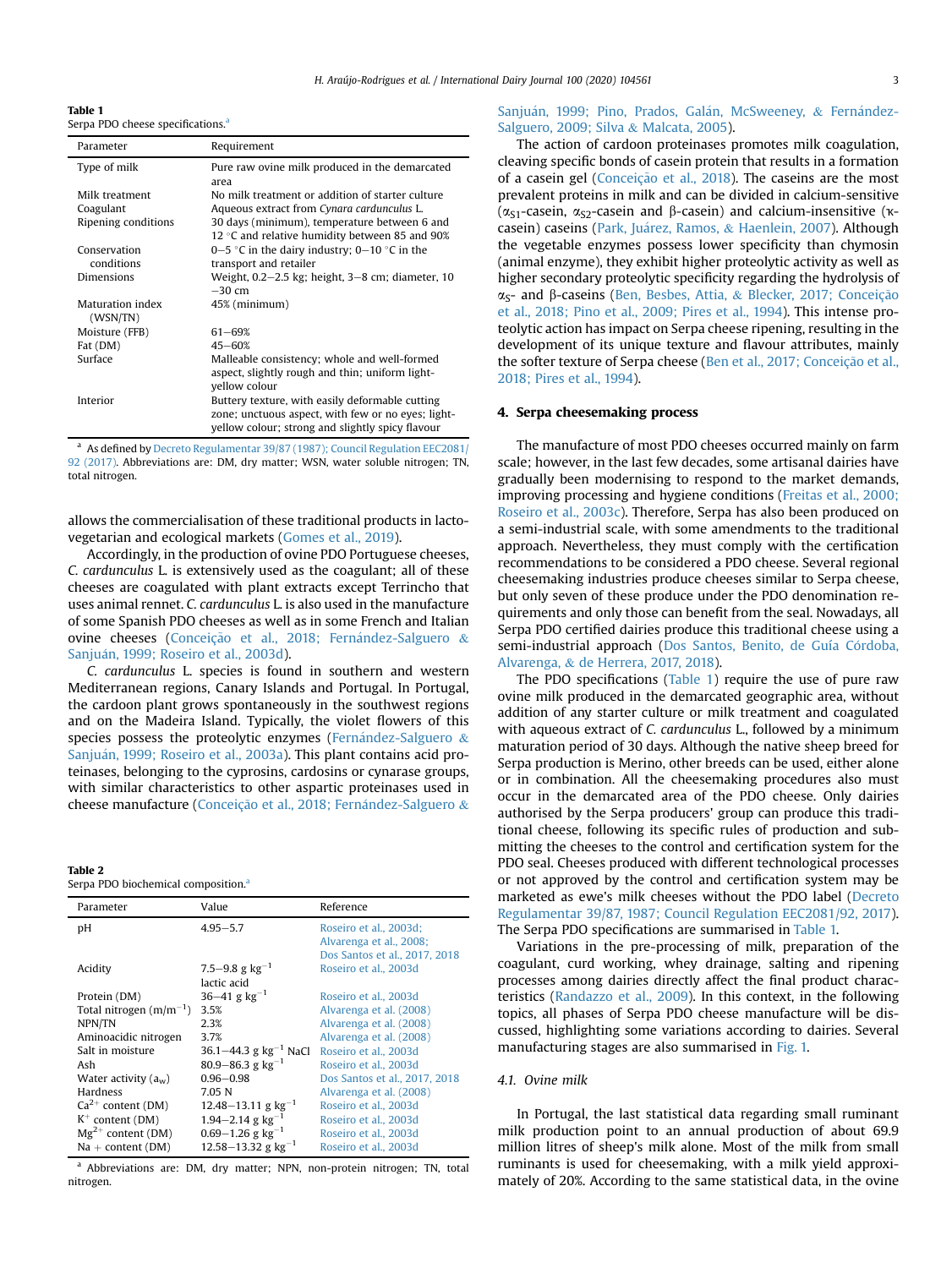<span id="page-3-0"></span>

Fig. 1. PDO Serpa cheesemaking procedure.

sector 11,700 tons of cheese were produced in 2018 (Conceição [et al., 2018; INE, 2019](#page-7-0)). In the demarcated area of Serpa cheese production were produced 72,225 kg of ovine cheese in 2017 ([INE,](#page-7-0) [2018\)](#page-7-0).

Ewes' milk possesses a higher protein, fat and mineral content than cows' or goats' milk, this higher nutritional value is extended to ovine cheeses. Contrary to the bovine sector, the composition of ovine milk depends strongly on the season of the year. Similarly, physiological factors such as, age and lactation period, management systems, for instance, nutrition, milking conditions and sheep genetics largely influence the chemical and microbiological milk composition, resulting in significant variations in final product texture and flavour ([Bencini](#page-7-0) & [Pulina, 1997; Park et al., 2007; Park](#page-7-0) & [Haenlein, 2006](#page-7-0)).

Animal genetics (breed and genotype) is the most determinant factor in the quality and yield of milk. Usually, sheep breeds with higher milk production will yield milk with lower protein and fat content [\(Bencini](#page-7-0) & [Pulina, 1997](#page-7-0)). Some milk producers have been replacing traditional ovine breeds with breeds with higher milk yield such as, the Lacaune breed. Even though some traditional breeds, such as the Merino, are less productive, their milk possesses a richer composition ([Roseiro et al., 2003d\)](#page-7-0). Use of milk with higher fat and protein content has a positive impact in the nutritional properties and affects the final sensorial features [\(Bencini](#page-7-0) & [Pulina,](#page-7-0) [1997](#page-7-0)).

In the demarcated areas of Serpa manufacture, production of ovine milk is usually seasonal, restricted from October to June due to the high temperatures typically registered in summertime ([Alvarenga, Canada,](#page-7-0) & [Sousa, 2008\)](#page-7-0). In summer, the poorer nutritive content of pastures results in high variations in milk composition and yield ([Bencini](#page-7-0)  $&$  [Pulina, 1997](#page-7-0)). During the other seasons, milk collection frequently occurs twice a day and automatic technologies may be used to improve the milking process ([Roseiro et al., 2003d](#page-7-0)).

All management systems and equipment used during both milk collection and cheese manufacture are sources of contaminating microorganims ([Montel et al., 2014](#page-7-0)). In the last decades, the high market value of small ruminants' milk coupled with market demands has led to the implementation of automatic systems in ovine and caprine milk collection. However, several studies propose some differences between milk composition from manual and mechanic collection, suggesting a higher incidence of mastitis in machinemilking collection [\(Reinemann, 2017](#page-7-0)).

[Roseiro et al. \(2003d\)](#page-7-0) found a significant presence of Staphylococcus aureus in Serpa milk and cheese produced in a semiindustrial dairy compared with milk and cheese from a traditional dairy ([Roseiro et al., 2003d](#page-7-0)). The presence of some Staphylococcus and Streptococcus species in milk and cheese may be associated to mastitis, possibly resulting from mechanical milking ([Dos Santos et al., 2018; Guerreiro, Velez, Alvarenga, Matos,](#page-7-0) & [Duarte, 2013](#page-7-0)). [Dos Santos et al. \(2018\)](#page-7-0) only found the presence of S. aureus in cheeses from a non-PDO certified dairy and, in addition to mastitis, poorer hygiene practices may be associated with the presence of this bacterial species [\(Dos Santos et al., 2018; Guerreiro](#page-7-0) [et al., 2013\)](#page-7-0).

Although an evolution in the cheesemaking practices and hygiene conditions was verified, a stricter control of the chemical and microbiological composition of raw milk is still required. [Guerreiro](#page-7-0)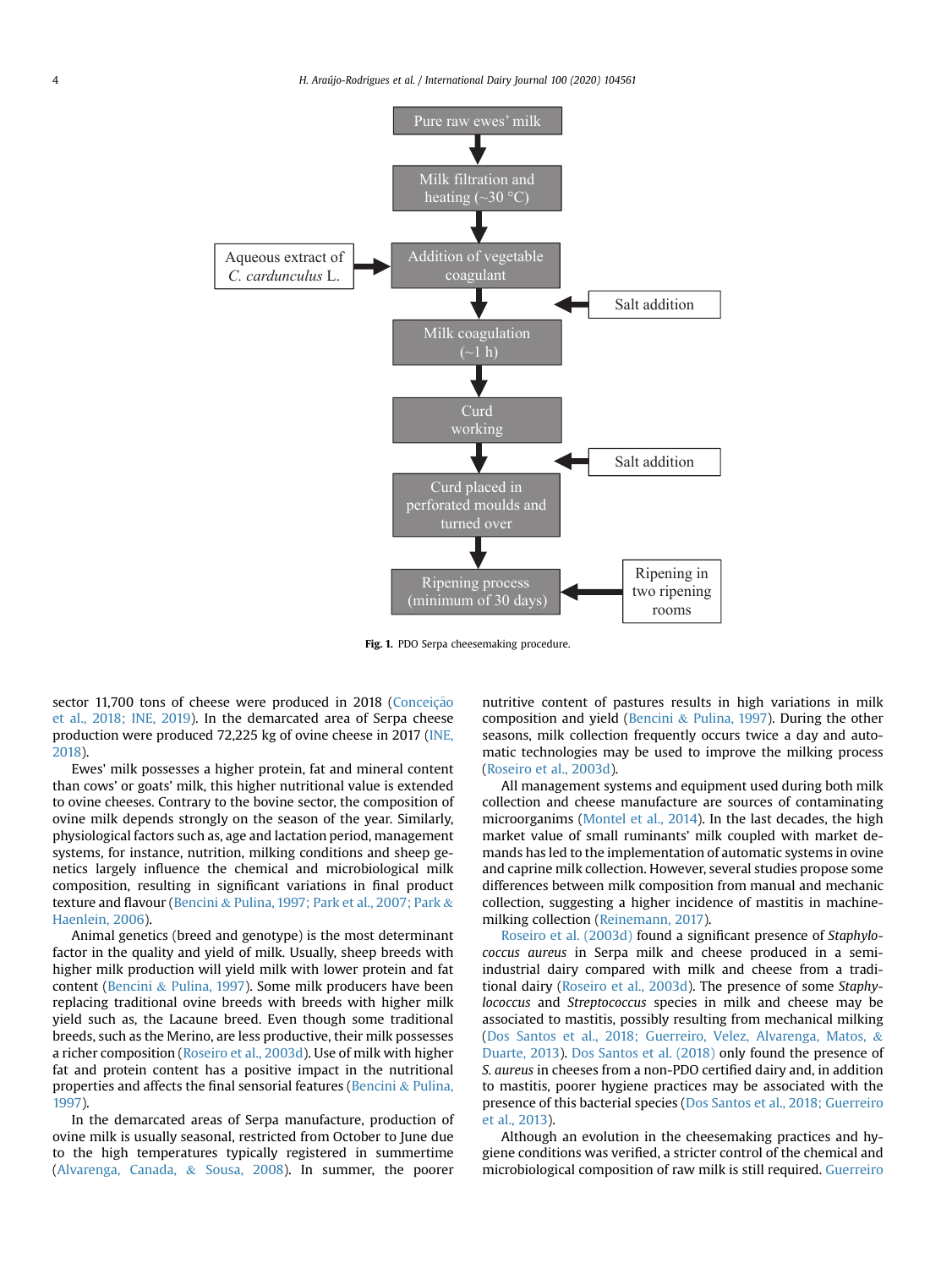[et al. \(2013\)](#page-7-0) carried out molecular screening to detect subclinical mastitis in three distinct ovine breeds, living in the southern region of Portugal. The authors focussed on the importance of implementing new approaches for mastitis detection to control milk composition ([Guerreiro et al., 2013](#page-7-0)). In addition to the importance of early mastitis detection, it may be crucial to implement simple solutions for a stricter control of milk composition, for instance, screen for some physical and chemical milk parameters to a rapidly assess of milk quality and safety.

#### 4.2. Milk treatment

The first step of Serpa cheese manufacture consists of milk filtration to remove the impurities  $(Fig. 1)$  $(Fig. 1)$ , typically performed with cotton cloths [\(Roseiro et al., 2003d](#page-7-0)). In the manufacture of Serpa pre-processing treatments of milk and starter culture inoculation are not permitted [\(Fig. 1](#page-3-0)), resulting in a high microbial biodiversity that contributes to the development of an exceptional flavour and texture ([Bachmann et al., 2011; Montel et al., 2014](#page-7-0)). However, as described previously, special control of microbiological and chemical quality of the raw milk is required as well as application of a minimum ripening period to obtain a final product with required organoleptic and safety characteristics [\(Montel et al., 2014\)](#page-7-0).

Given the high number of parameters that influence the chemical and microbiology of milk, [Roseiro et al. \(2003d\)](#page-7-0) studied in detail the milk used in Serpa cheese production in two different dairies (artisanal and semi-industrial), finding some significant differences among some biochemical parameters, for instance, acidity, protein and ash. Regarding microbiology, significant differences in lactic acid bacteria counts were also found in milk from distinct industries. Significant variations in Serpa milk from artisanal and semi-industrial dairies corroborates the high heterogeneity of milk composition and, consequently, large variation in the features of traditional cheeses produced with raw milk without addition of any starter culture or milk pasteurisation ([Roseiro et al.,](#page-7-0) [2003d\)](#page-7-0).

#### 4.3. Milk coagulation

Serpa is a vegetable coagulated cheese and, during its production dairies prepare an aqueous extract of C. cardunculus L. on the day prior to cheese production. Depending on the producer, vegetable coagulant preparation may differ considerably; employing distinct preparation methods and quantities of dried flowers added ([Roseiro, Garcia-Risco, Barbosa, Ames,](#page-7-0) & [Wilbey, 2003b](#page-7-0)). The cardoon flowers are placed in a water infusion and, then, typically macerated in a mortar [\(Alvarenga, Silva, Garcia,](#page-7-0) & [Sousa, 2008;](#page-7-0) [Roseiro et al., 2003d\)](#page-7-0). Nowadays, the coagulant is typically triturated in an electric blender and filtered with a thin cotton cloth. The resultant aqueous extract possesses a purplish or brown colour. The filtered milk is usually soft heated (approximately 30 $\degree$ C) to aid the coagulation ([Fig. 1](#page-3-0)). Milk coagulation occurs within approximately 1 h with a temperature around 30  $\degree$ C [\(Alvarenga et al., 2008;](#page-7-0) [Roseiro et al., 2003d\)](#page-7-0).

For suitable coagulant activity, the amount of cardoon extract necessary per liter of ovine milk frequently ranges between 0.2 and 0.6 g. Sometimes during coagulant maceration and preparation, some cheese producers add salt to improve extraction of the pro-teinases ([Conceiç](#page-7-0)ão et al., 2018). In addition to proteolytic enzymes, the filtered extract of cardoon possesses other components such as, phenolic compounds, which are not involved in the milk coagulation or cheesemaking process but affect enzymatic activities during ripening process (Conceição et al., 2018; Jervis and Pierpoint, 1989).

#### 4.4. Curd working

Following coagulation, curd is placed in perforated moulds to facilitate air and whey drainage and there is a continuous whey drainage and decrease in curd volume approximately during 10 min, leaving the curd more compact. Afterwards, the curd is removed from perforated moulds and the cheese is cleaned of curd leftovers and placed in moulds again. Cheeses are turned over several more times, to drain remaining whey [\(Fig. 1](#page-3-0); [Alvarenga](#page-7-0) [et al., 2008; Roseiro et al., 2003d\)](#page-7-0). In the described stage, distinct modifications have been introduced at the semi-industrial scale of Serpa cheese production such as, the moulds are placed in a hydraulic press to facilitate whey drainage ([Roseiro et al., 2003d](#page-7-0)).

In these stages of the cheese-making procedure, the microbial population is dominated by lactic acid bacteria (LAB), such as Lactococcus spp., Enterococcus spp. and Lactobacillus spp. ([Beresford,](#page-7-0) [Fitzsimons, Brennan,](#page-7-0) & [Cogan, 2001](#page-7-0); [Jany](#page-7-0) & [Barbier 2008;](#page-7-0) [Quigley et al., 2011\)](#page-7-0). LAB acidification coupled with the cheese manufacturing process promote both curd syneresis and whey drainage ([Beresford et al., 2001\)](#page-7-0).

#### 4.5. Salting

Beyond milk and coagulant, salt addition is another important ingredient in cheese processing and the quantity and stage at which it is added may be different between dairies. Salt incorporation can occur for instance, at the same time as coagulant addition and/or following whey drainage ([Fig. 1\)](#page-3-0), resulting in considerably distinct salt concentrations in the final product ([Alvarenga et al., 2008; Roseiro et al., 2003d](#page-7-0)). Typically, in Serpa PDO cheese manufacture, approximately 1500 g of salt are added to 100 L of milk ([Alvarenga et al., 2008\)](#page-7-0).

#### 4.6. Ripening process

During ripening of Serpa cheese, traditionally manufactured cheese ripened occurred under ambient conditions, while semiindustrial dairies use ripening rooms under controlled conditions ([Fig. 1;](#page-3-0) [Roseiro et al., 2003b,d](#page-7-0)). Under controlled ripening two successive controlled rooms are used: the first stage lasts about two weeks in a controlled temperature (8–9  $\degree$ C) and relative humidity  $(92-97%)$  room and; the second stage of three or four weeks between 10 and 13  $\degree$ C of temperature and 85 and 90% relative humidity ([Alvarenga et al., 2008; Freitas et al., 2000\)](#page-7-0).

During the ripening period, cloth bandages are placed around the cheese to avoid deformation of the rind. The cheeses are repeatedly turned and washed to provide a uniform maturation and to remove the viscous layer on the cheese surface ([Roseiro](#page-7-0) [et al., 2003a\)](#page-7-0). The ripening time adopted may be variable as well but, as previously appointed, a minimum maturation period is required to ensure the product's safety. In the case of Serpa cheese legislation, a minimum ripening time of 30 days is applied, typically ranging between 30 and 40 days [\(Fig. 1;](#page-3-0) [Alvarenga et al., 2008](#page-7-0)).

Evolution of the microbial population during the fermentation and ripening processes influences the metabolic activities of bacteria and fungi and, consequently, their evolution affects the content and composition of fat, protein, sugar and minerals [\(Randazzo](#page-7-0) [et al., 2009](#page-7-0)). Throughout maturation, pH decreases due to lactic acid production and plays an important role in final product properties and safety, since this reduction contributes to the production of several aroma and taste related compounds and inhibits the growth of pathogenic microorganisms, respectively ([Alvarenga](#page-7-0) [et al., 2008; Beresford et al., 2001\)](#page-7-0).

Specifically, proteolytic and lipolytic activities, as well as production of volatile compounds by bacteria and fungi present on the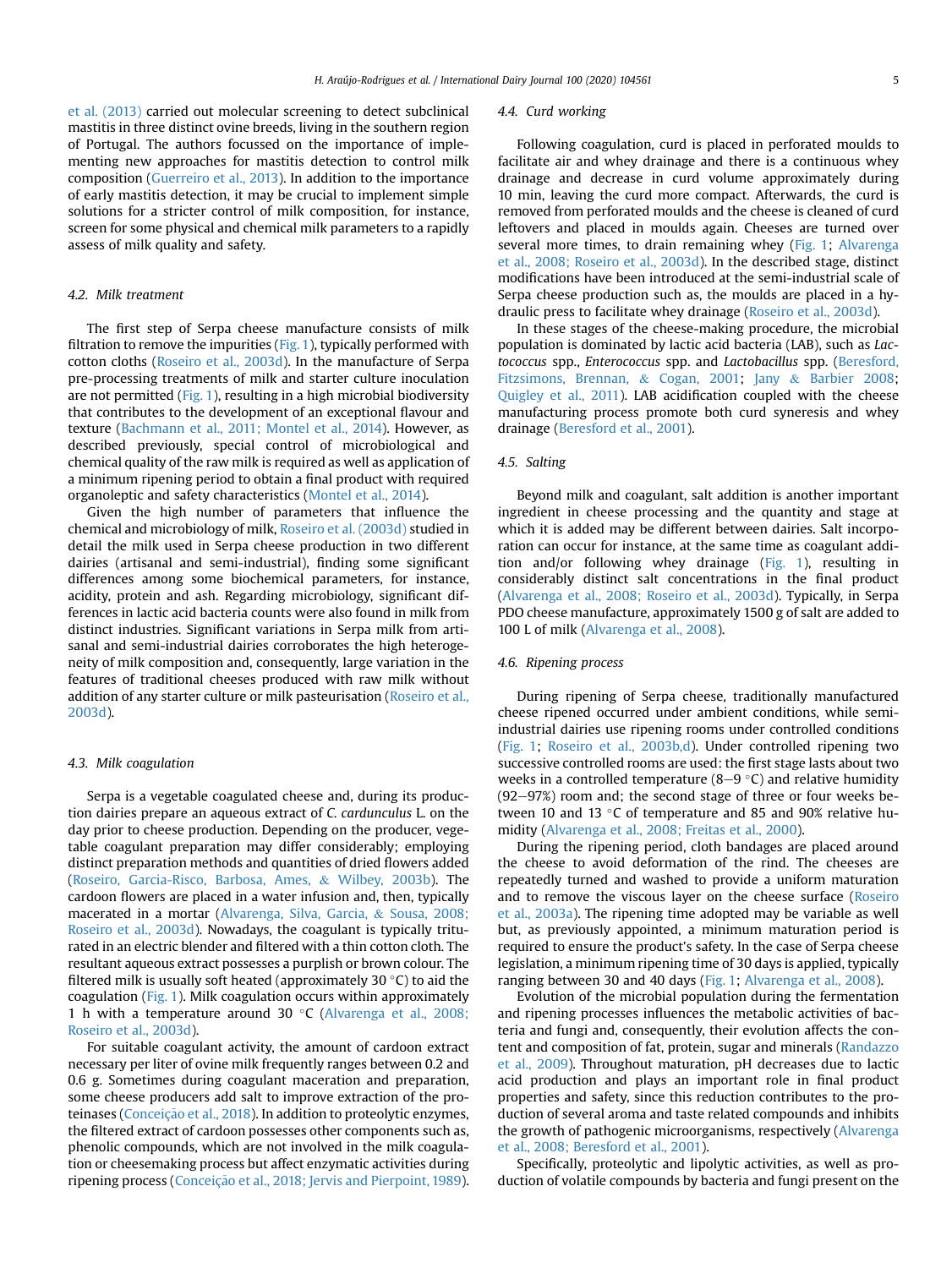cheese surface, enables development of both flavour and texture properties in the final product ([Schornsteiner, Mann, Bereuter,](#page-7-0) [Wagner,](#page-7-0) & [Schmitz-Esser, 2014\)](#page-7-0). [Roseiro et al. \(2003b\)](#page-7-0) evaluated the proteolysis and maturation index of Serpa cheeses from a traditional and semi-industrial dairy, suggesting that proteolytic activity is dependent on the technological process, mainly on the coagulant activity, salting and ripening conditions. The results suggested a higher proteolysis of cheeses from the traditional dairy, probably resulting from the lower salt concentration and higher moisture. Higher proteolysis results in a softer texture [\(Roseiro](#page-7-0) [et al., 2003b\)](#page-7-0).

During fermentation the production of antimicrobial compounds occurs (e.g., lactic acid, ethanol, carbon dioxide, hydrogen peroxide, diacetyl and bacteriocins), which contributes to inhibition of growth and proliferation of undesired microorganisms. In parallel, this inhibition throughout maturation period lead to a reduction of several toxic compounds, such as aflatoxins, which may be produced by the undesired microorganisms and may be present in the cheese environment ([Giraffa, 2004\)](#page-7-0).

#### 5. Serpa cheese shortcomings

Despite the unique sensorial profile of Serpa cheese, several parameters might impact the physical, chemical and microbiological characteristics and the cheese sensory profile [\(Montel et al.,](#page-7-0) [2014](#page-7-0); [Randazzo et al., 2009](#page-7-0)). These variations may result in a final product considerably heterogeneous and, in some cases, with organoleptic defects ([Montel et al., 2014](#page-7-0)).

There is great controversy around consumption of raw milk cheeses, raising questions regarding quality and safety due to the possible presence of some undesired microbial groups in raw milk such as pathogenic microorganisms. In the last few decades, a relatively small number of food-borne outbreaks in the dairy industry have been reported; however, these occurrences were linked to unpasteurised or defective pasteurised milk and/or postcontamination, rending commercialisation of raw milk cheeses in more demanding markets rather difficult ([Montel et al., 2014](#page-7-0)).

Implementation of the use of an autochthonous starter culture in traditional cheese manufacture constitutes a possible way to overcome these problems and promote a consistent quality in the final product, reducing variability as well as minimising safety risks. However, one of the challenges in development of such a starter culture is selection of one or a group of technological relevant strains. These must be well adapted to the cheesemaking process, optimising the fermentative process and ensuring that the authenticity of the final product is maintained as much as possible ([Montel et al., 2014; Silvetti et al., 2017\)](#page-7-0).

The understanding of the microbial community's evolution over time will lead to a better understanding of the role of different microbial groups during cheese manufacture and ripening (Justé, [Thomma,](#page-7-0) & [Lievens, 2008; Silvetti et al., 2017\)](#page-7-0). Accordingly, it is pivotal to quantify and identify the evolution and activity of such a microbial community throughout the manufacturing process and understand their technological importance to select the most relevant autochthonous strains ([Silvetti et al., 2017](#page-7-0)).

# 6. Microbiology of serpa cheese

Despite the importance of cheese microbiology, Serpa microbiological studies are very scarce and limited [\(Dos Santos et al., 2018\)](#page-7-0). In this context, it is important to discuss the current knowledge of Serpa cheese microbiology to recognise the existing gaps and propose alternative studies that would complement the current information on the Serpa microbial community. Available Serpa studies will be discussed next and are summarised in [Table 3](#page-6-0), being divided into culture-dependent approaches and studies that coupled both culture-dependent and -independent approaches.

#### 6.1. Culture-dependent studies

[Roseiro and Barbosa \(1996\)](#page-7-0) qualitatively evaluated the microflora of Serpa milk and cheese. According to these authors, the microbial communities are similar, being dominated by lactobacilli. Throughout the maturation period, a decrease in coliforms and streptococci bacteria was reported together with an increase in proteolytic bacteria [\(Roseiro](#page-7-0) & [Barbosa, 1996\)](#page-7-0). In another study focused on the microbiology of Serpa and Serra da Estrela cheeses, enterococci and mesophilic LAB were reported as the main groups with Lactococcus and Leuconostoc reported as the most prevalent genera ([Barbosa, 2000](#page-7-0)).

One parameter that significantly contributes to chemical and microbiological variations in milk and cheese is the distinct cheesemaking procedures used in different dairies ([Montel et al.,](#page-7-0) [2014\)](#page-7-0). [Roseiro et al. \(2003d\)](#page-7-0) characterised microbiologically the milk and Serpa cheese from two dairies, finding significative differences between the final products from artisanal and semiindustrial manufacture. These results suggested a distinct microbial composition of milk and cheese between producers. In terms of the microbiological profile, it was reported that LAB, yeasts, moulds and coliforms as well as some pathogenic species, such as Escherichia coli, Listeria monocytogenes and S. aureus were present ([Roseiro et al., 2003d](#page-7-0)).

During the last two decades, Serpa cheese microbiota was investigated using culture-dependent approaches, which involves the cultivation and isolation of a microbial population on selective media [\(Jany](#page-7-0) & [Barbier, 2008; Quigley et al., 2011; Randazzo et al.,](#page-7-0) [2009](#page-7-0)). These methods involve a complex and long experimental period prior to identification based on phenotypic or genotypic characteristics of the microorganisms ([Jany](#page-7-0) & [Barbier, 2008; Ndoye,](#page-7-0) [Rasolofo, LaPointe,](#page-7-0) & [Roy, 2011\)](#page-7-0). Moreover, culturing techniques may be inaccurate in the microbial diversity estimation since less abundant microbial species are often outcompeted by the more abundant ones. Furthermore, some species are unable to grow in vitro [\(Dolci, Alessandria, Rantsiou,](#page-7-0) & [Cocolin, 2015; Ndoye et al.,](#page-7-0) [2011; Neviane et al., 2013; Quigley et al., 2011\)](#page-7-0). Therefore, culturedependent approaches typically underestimate microbial diversity of cheese and other habitats [\(Jany](#page-7-0) & [Barbier, 2008; Ndoye et al.,](#page-7-0) [2011\)](#page-7-0). These studies were based on the dominant groups under specific conditions of manufacture, or were developed in a perspective of final product safety, aiming at quantifying some microbial groups and detecting presence of key microorganisms, both in milk or cheese, namely pathogenic or spoilage bacteria and fungi [\(Barbosa, 2000; Roseiro](#page-7-0) & [Barbosa, 1996; Roseiro et al.,](#page-7-0) [2003d\)](#page-7-0).

# 6.2. Culture-dependent and -independent studies

With the development of culture-independent approaches, the microbiology of food and other ecosystems has been revolutionised, enabling the study of microbiota faster and more exhaustively. These techniques are based on direct analysis of DNA or RNA, not requiring the cultivation and isolation of microorganisms present in the target habitat [\(Dolci et al., 2015; Ndoye et al.,](#page-7-0) [2011; Neviane et al., 2013\)](#page-7-0). Culture-independent methods have been reported as an effective and reliable way to explore the dynamic of the cheese microbial community, contributing to an understanding of the technological role of microorganisms during cheese manufacture and ripening [\(Neviane et al., 2013](#page-7-0)).

Recently, two microbiological studies of Serpa cheese were done coupling culture dependent and -independent methods. The first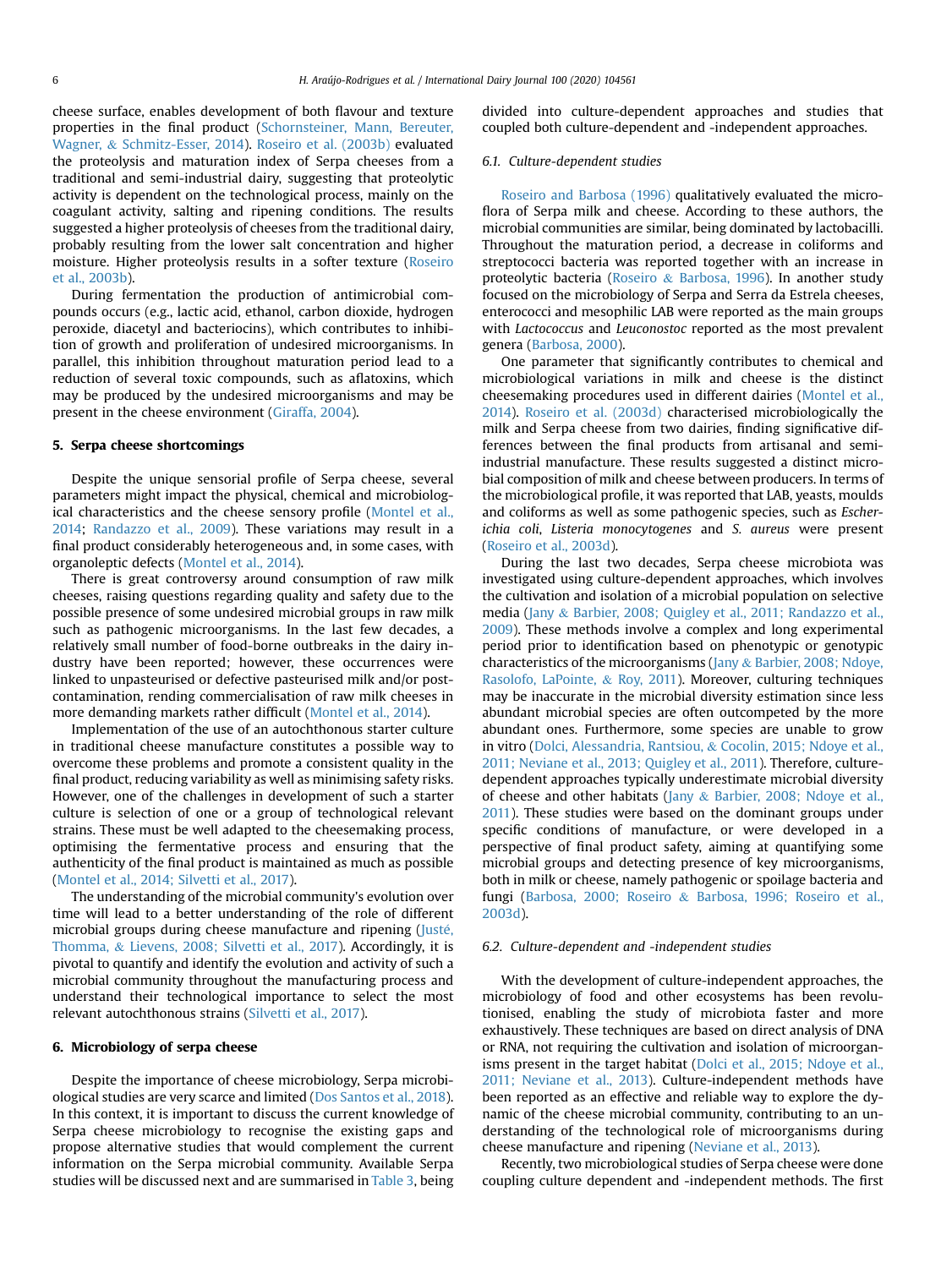<span id="page-6-0"></span>Table 3 Serpa cheese microbiology studies.

| Main purpose and results                                                                                                                                                     | Predominant microbial groups                           | Examples of microbial groups and counts                                                                                                                            | Reference                  |
|------------------------------------------------------------------------------------------------------------------------------------------------------------------------------|--------------------------------------------------------|--------------------------------------------------------------------------------------------------------------------------------------------------------------------|----------------------------|
| Culture-dependent<br>Similar microbiota between Serpa milk<br>and cheese; decrease in coliforms and<br>streptococci and increase in proteolytic<br>bacteria during ripening. | Lactobacilli                                           | Coliforms and streptococcus ~10 <sup>7</sup> cfu $g^{-1}$<br>cheese in fresh cheese and proteolytic<br>bacteria ~10 <sup>5</sup> cfu $g^{-1}$ ripened cheese       | Roseiro and Barbosa (1996) |
| Microbiological investigation of Serpa<br>cheese.                                                                                                                            | Enterococci and mesophilic LAB                         | Mesophilic LAB $\sim$ 10 <sup>8</sup> cfu g <sup>-1</sup> cheese and<br>enterococci ~10 <sup>7</sup> cfu $g^{-1}$ cheese;<br>Lactococcus spp. and Leuconostoc spp. | Barbosa (2000)             |
| Significant biochemical and<br>microbiological differences between<br>artisanal and semi-industrial dairies.<br>Culture-dependent and -independent                           | LAB, yeasts and coliforms                              | LAB ~ $2 \times 10^8$ , yeasts ~8 $\times 10^4$ and coliforms<br>$\sim 4 \times 10^5$                                                                              | Roseiro et al. (2003d)     |
| Significant differences between bacterial<br>and yeast community of PDO and non-<br>PDO cheeses; high diversity of bacteria<br>and yeast genera and species.                 | Galactomyces, Debaryomyces<br>and Kluyveromyces genera | Debaryomyces hansenii, Kluyveromyces<br>lactis, Candida zeylanoides, Pichia<br>fermentans, Cryptococcus oeirensis, Yarrowia<br>lypolytica                          | Dos Santos et al. (2017)   |
|                                                                                                                                                                              | Lactococcus, Leuconostoc and<br>Lactobacillus genera   | Lb. paracasei, Lb. plantarum, Lb. brevis, Lb.<br>pentosus, Lb. curvatus, L. mesenteroides, Lc.<br>lactis, E. faecalis, E. faecium, E. hirae, Hafnia<br>alvei       | Dos Santos et al. (2018)   |

study explored the yeast community of Serpa cheese ([Dos Santos](#page-7-0) [et al., 2017\)](#page-7-0); in the other work the authors studied the bacterial community of this traditional product ([Dos Santos et al., 2018](#page-7-0)). In both cases, PDO and non-PDO certified cheeses from two different batches and seasons were analysed, after the minimum maturation period (30 days), coupling culture-dependent and -independent approaches [\(Dos Santos et al., 2017, 2018](#page-7-0)).

The studies of Serpa yeast and bacterial community suggested a wide diversity of genera and species as well as indicated significant differences between the microbial population from PDO and non-PDO cheeses ([Dos Santos et al., 2017, 2018\)](#page-7-0). These variations proposed a lack of regulation in the Serpa cheesemaking process. Additionally, in samples from one of the non-PDO certified industries, S. aureus was found ([Dos Santos et al., 2017\)](#page-7-0) and, as previously mentioned, this species may be associated with foodborne disease. The authors suggested that the use of longer ripening periods in Serpa cheese would be favourable ([Dos Santos et al., 2017\)](#page-7-0), also a revision in the manufacture procedures and implementation of stricter hygiene practices as well as a better control of milk composition would help to overcome safety issues.

The prevalent genera and species reported in these studies are among the most predominant groups occurring in other raw milk cheeses studies, for instance, Serra da Estrela cheese [\(Dahl, Tavaria,](#page-7-0) & [Malcata, 2000; Tavaria](#page-7-0) & [Malcata, 1998, 2000](#page-7-0)), being reported as technologically safe and relevant for the development of key sensorial attributes during ripening [\(Dos Santos et al., 2017, 2018\)](#page-7-0). In the first study, Debaryomyces and Kluyveromyces were reported as the most prevalent yeast genera in the core of all cheeses analysed; however, culture-independent approaches also revealed a high prevalence of Galactomyces genus [\(Dos Santos et al., 2017\)](#page-7-0). Regarding bacterial community, the culture-independent analysis reported Lactococcus, Leuconostoc and Lactobacillus as the most prevalent genera, while the culturing analysis pointed Lactobacillus paracasei/casei as the main species in PDO cheeses and Lactobacillus brevis in non-PDO cheeses ([Dos Santos et al., 2018\)](#page-7-0).

Together, these results contribute to the current knowledge on Serpa microbiology, identifying the most prevalent microbial group on Serpa thirty-day old cheeses. The culture-independent data complemented the results obtained by culturing methods, identifying a high range of yeast and bacterial genera [\(Dos Santos et al.,](#page-7-0) [2017, 2018](#page-7-0)). Nevertheless, the culture-dependent approaches allowed the discrimination of microbial isolates at a deep taxonomic level (species level) and their culturing and isolation may allow for determination of several parameters, related to their technological and functional attributes. The culture-dependent approach may therefore be crucial in contributing to the selection of isolates of a tailor-made autochthonous starter culture to improve cheese quality.

These results may be useful to improve the ripening conditions, favouring some desirable microbial species involved in the maturation phase. However, these microbiological studies lack an overall understanding of the microbial evolution as well as the technological role of the microbial communities during manufacture and ripening. Exploration of the microbial community dynamics throughout cheese manufacture and ripening will complement these results and allow for recognition of the impact of distinct groups in the various cheesemaking phases.

# 7. Conclusions and future directions

Even though pasteurised cow milk cheeses currently dominate the cheese market, traditional cheeses are the most representative of Southern Europe. In Portugal these artisanal products are mainly manufactured from small ruminants' milk, mainly ovine ([Roseiro](#page-7-0) [et al., 2003d](#page-7-0)). Both the processing technology and ingredients used in Serpa cheese production result in a final product characterised by its high microbial biodiversity, allowing for development of unique sensorial attributes. The high susceptibility of raw milk cheeses to the milk composition and manufacturing procedures, may result in a final product heterogeneous in terms of flavour and texture characteristics. The safety risk of raw milk consumption is also a relevant issue.

The major impact that microorganisms play in the organoleptic and safety features make it mandatory to increase the knowledge of the microbiological profile of this cheese. Recent studies have shed some light on the microbial ecosystem of ripened Serpa cheese, nevertheless with a higher number of analysed samples and monitoring of the microbial dynamics throughout cheese manufacture and ripening, could provide clearer insights about the technological and functional impact of the most relevant bacterial and yeast strains. Moreover, core and rind are distinct environments and some studies and ancient data reported significant differences in the microbial community of the two environments ([Schornsteiner et al., 2014](#page-7-0)) and, thus, study of rind microbiota may also be important to complement the results.